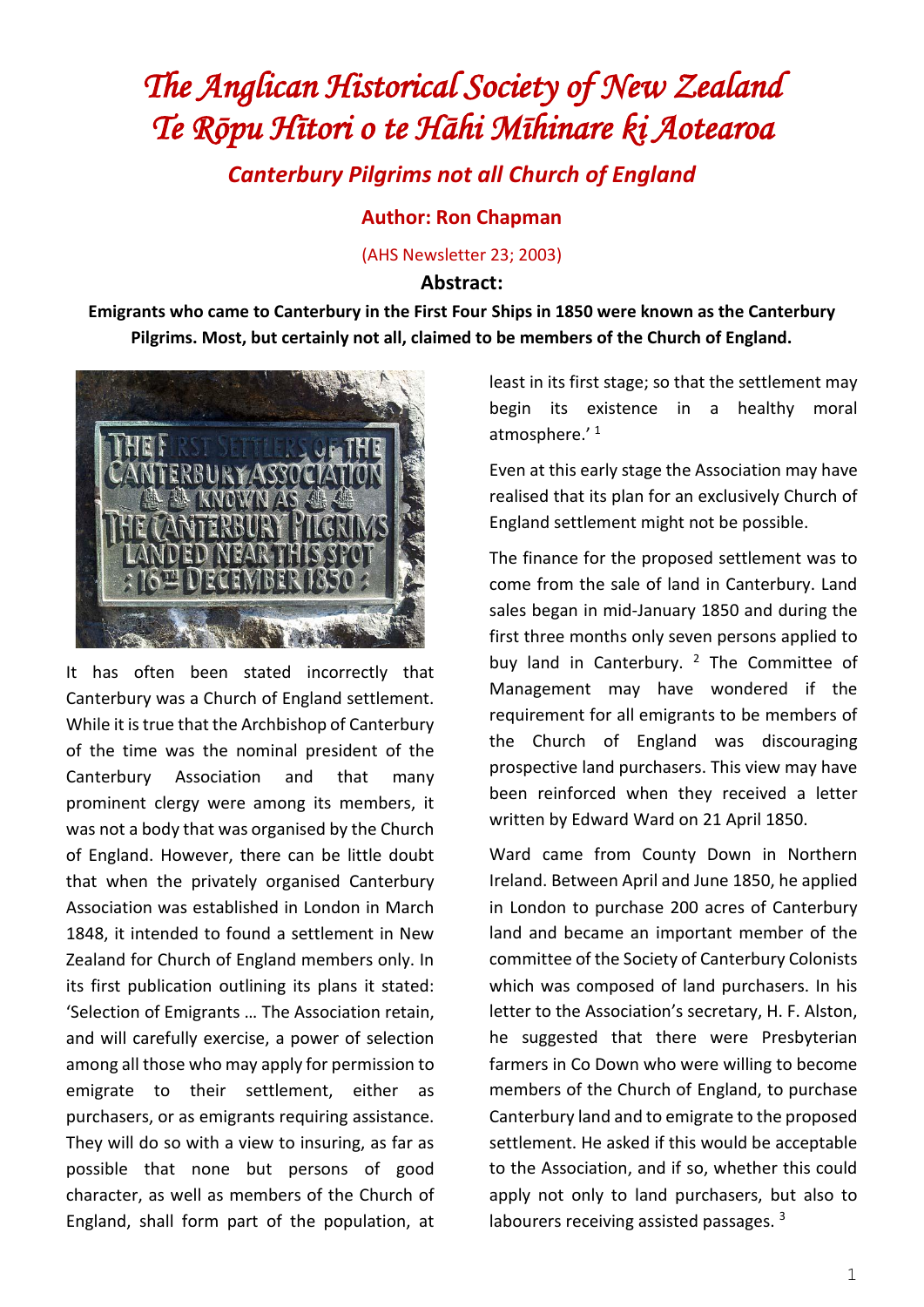Alston in reply indicated that the Committee of Management would accept all land purchasers who were prepared to contribute £1 per acre to educational and ecclesiastical purposes, and also would accept any labourers nominated by them. The land purchasers were permitted to use part of their purchase money to pay for the passages of their nominated labourers. However, the Committee was not willing to extend this concession to other labourers who were not nominated by land purchasers and who wanted assisted passages.<sup>4</sup> A resolution by the Committee passed on 14th May 1850 made it clear that labourers receiving assisted passages must be bona fide members of the Church of England.<sup>5</sup>

Information about the Canterbury settlement was published in a series of pamphlets named Canterbury Papers. It is surprising therefore to find that there is no mention of a Church of England membership requirement either in the Regulations for Selection of Emigrants, or in the section of the application form to be signed by the minister of the applicant's parish.<sup>6</sup> Perhaps the Committee assumed that Church of England ministers would not sign unless the applicants were members of their denomination.

Canterbury Papers No 3 contain a lengthy article denying that Canterbury would favour any particular faction within the Church of England. It states that the Church would have no connection with the State and 'clergymen no power whatever over laymen, save only that moral influence which ministers of all denominations will be equally free to acquire by the moral means of persuasion and example.'  $<sup>7</sup>$  Did the</sup> Committee think that there might be denominations other than Church of England in Canterbury?

The reasoning behind the Committee's concession to land purchasers who were not members of the Church of England is set out in the same article: 'The very foundation of the

religious arrangements, that is, the contribution of £1 per acre in the price of land, towards the purpose of religion and education according to the tenets of the Church of England is agreeable to the voluntary principle that of voluntary endowment. None but those who buy land will contribute to the endowment; and those, of course, who object to the endowment will not buy land: if they want land in New Zealand, they will buy it in some other settlement.' <sup>8</sup>

The Committee's position was clearly stated in the next issue of Canterbury Papers as part of a page of questions and answers: 'Is it intended to exact any test of Churchmanship? An understood approval of, and allegiance to, the general principles of the Association's scheme, and the willingness to pay £1 an acre towards the support of the religious and educational establishments proposed, will be regarded generally as sufficient evidence of the purchaser being attached to the Church of England, and being an eligible colonist. However, as far as labourers are concerned, and all who will obtain free or assisted passages from the Association, the strictest investigations into the moral and religious character of each will be instituted, and evidence of churchmanship required. See Emigration Regulations.' <sup>9</sup>

But as noted previously, there is no mention of membership of Church of England in those regulations.

Although Ward was confident that County Down farmers would flock to Canterbury if the 'exclusive principle' were removed, in fact only four of the 243 purchasers of Canterbury Association land between 1850-52 came from Ireland. <sup>10</sup> It is doubtful whether the original Church of England membership requirement had been the reason for poor land sales. It is possible that some may have decided purely on commercial grounds that they did not want to contribute the £1 per acre for any educational and religious purposes. But it seems more likely that the real reason for poor land sales was that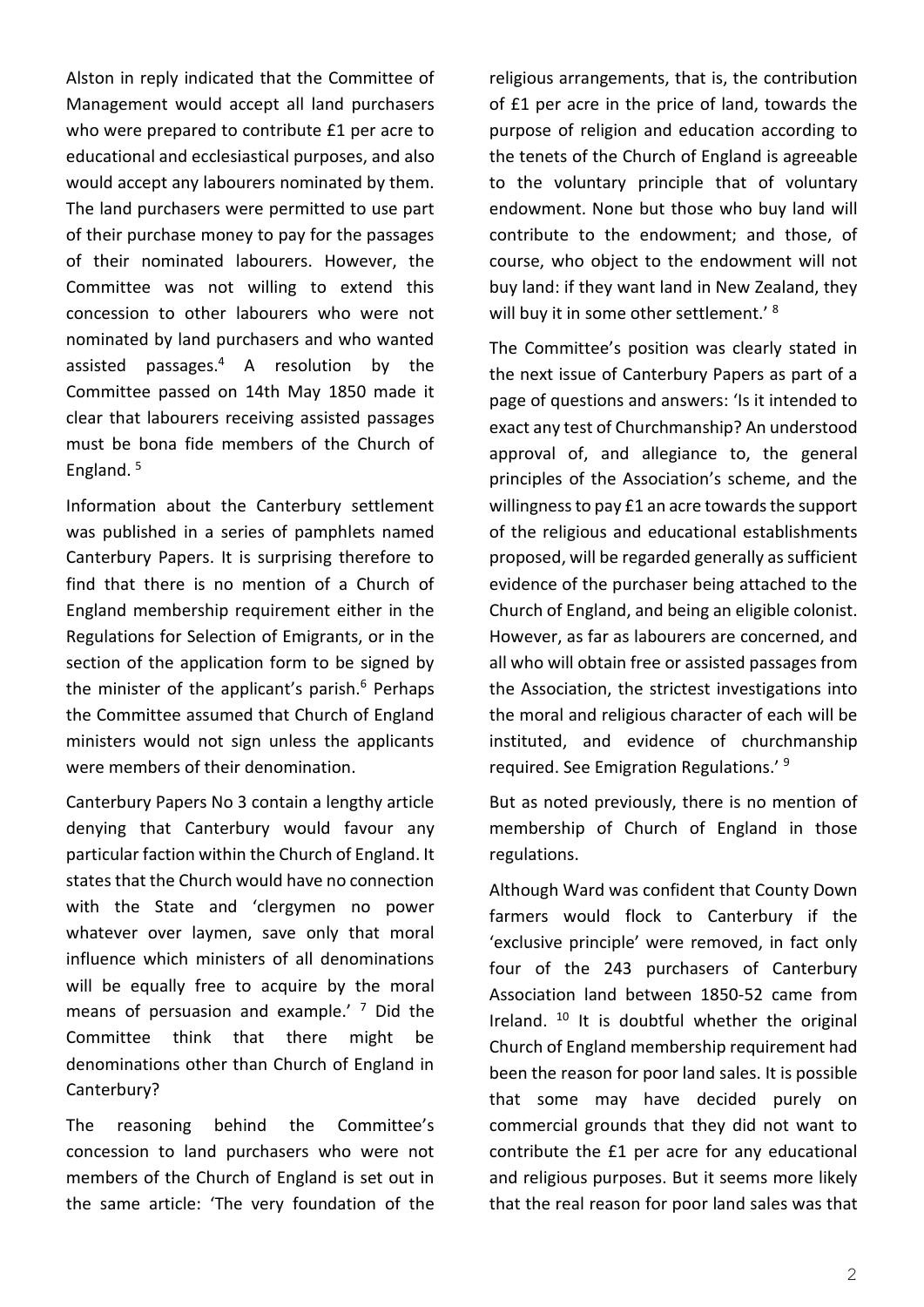New Zealand was not a particularly attractive place in which to invest. It was a long way from Britain and from markets other than Australia, and was not known to have large natural resources, and investing capital in Canterbury could be risky.

Poor land sales meant that few labourers were nominated for passages. By 5 August 1850, James Edward FitzGerald, the Association's Emigration Officer, realised that there was a crisis because of a lack of steerage emigrants. He reported to the Committee of Management that nearly 300 out of the 575 steerage berths in the First Four Ships due to sail early in September, were still empty. On the same day the Committee resolved that their Land Sales Agent, Felix Wakefield, be allowed to recruit steerage emigrants '... with liberty under special circumstances, to relax the existing regulations, except as to character and religion' <sup>11</sup> Fitzgerald in a letter to Lord Lyttelton. who was chairman of the Committee of Management, noted, 'The rules as to money [for passages] were relaxed and we are to try what is to be done that way.'<sup>12</sup>

Initially the Association had set the price of a steerage passage at £15 per adult. In addition, steerage emigrants had to come equipped with specified quantities of clothing, blankets, sheets, toilet gear and eating utensils. Many potential steerage emigrants would have been unable to find the necessary money to meet these requirements. It was for that reason that the Canterbury Association decided to offer assisted passages. Despite the relaxation of passage money requirements, it is clear that by 20 August there were still many steerage berths unfilled. On that day a member of the Committee of Management approached Mrs Caroline Chisholm of the Family Colonisation Loan Society to ask her to fill the empty berths. In a letter she wrote to Sidney Herbert who was a member of her society's committee and also a member of the Canterbury Association, she said that she was willing to do so providing the religious

requirement was discarded. She wrote: 'The offer was made to take a party from us just as they stood on our books, to make no stiff enquiry. I really believe we have more good members of their church on the books of the Loan Society than they have themselves.<sup>' 13</sup> Only four days after this, Henry Sewell, deputy chairman of the Association, reported to Lord Lyttelton: 'You will be glad to hear that our ships are filled, with considerable surplus for the next ship which will sail on the 17th.'  $14$  It is highly probable that most of these much-needed emigrants came from Caroline Chisholm's Society. The First Four Ships with their full complement of settlers sailed on time early in September 1850.

Initially the Canterbury Association planned that all its emigrants would be members of the Church of England but faced with land sales well below expectation and small numbers of steerage passengers willing to emigrate, it had to make concessions. First it lifted the churchmanship requirement for land purchasers who were willing to donate £1 per acre for religious and educational purposes, then it decided not to apply the churchmanship test to labourers who were nominated by land purchasers. It still hoped that all other emigrants who would receive assisted passages would be members of the Church of England. Finally, in order to fill the First Four Ships, the Committee seems to have turned a blind eye to the acceptance of emigrants without enquiring into their religious affiliations. Failure to fill the empty berths would almost certainly have resulted in the collapse of the Association's plan to establish the Canterbury settlement. Prudent practice overcame principle and ensured that the settlement went ahead.

A census was taken in Canterbury in November 1851, which was just under a year after the arrival of the first Canterbury Association immigrants. It showed that within the Canterbury Block, which was bounded on the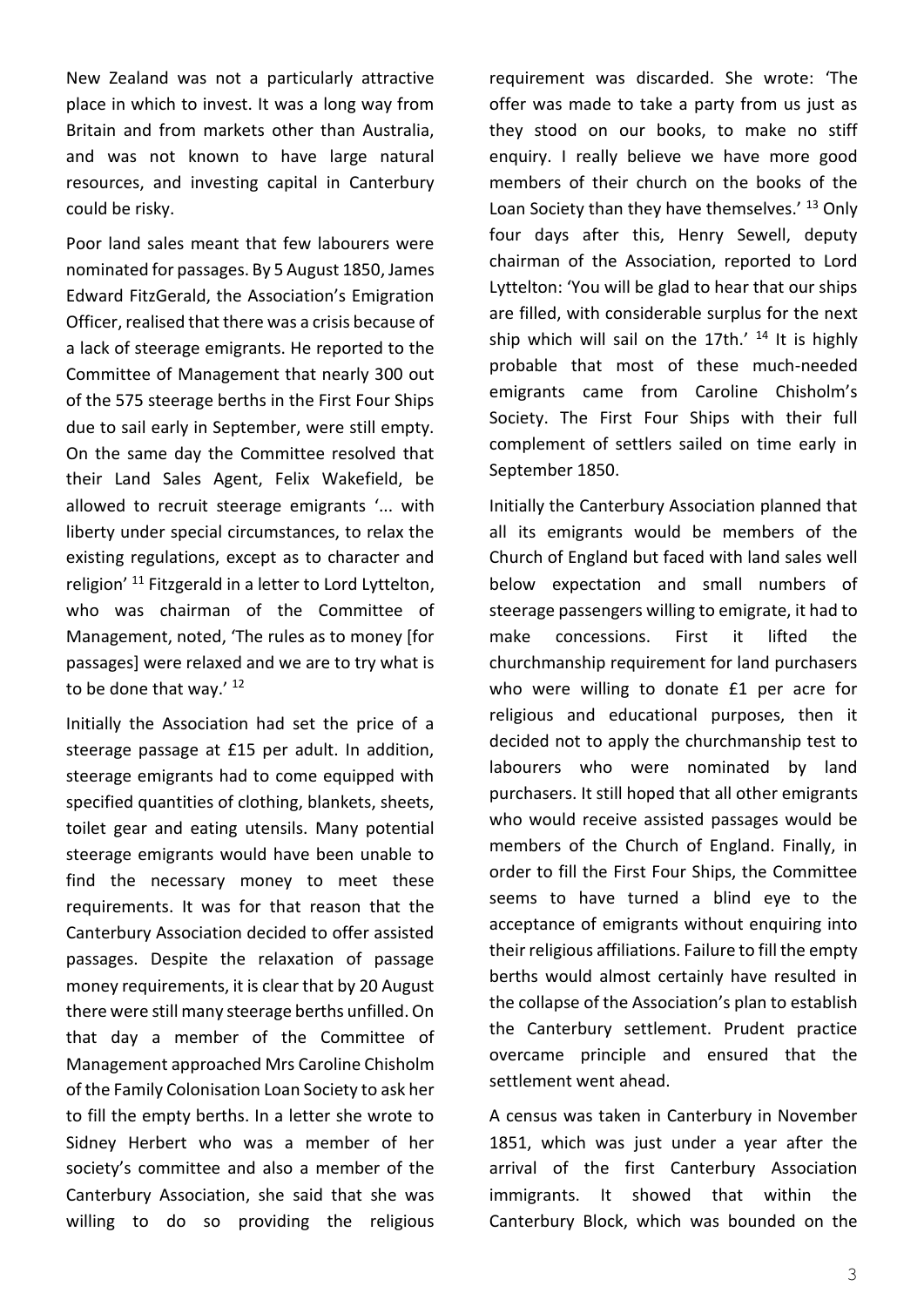north by the Waipara River, on the south by the Ashburton River, on the west by the Southern Alps and on the east by the sea, there was a total of 3064 persons; 2253 claimed to be members of the Church of England and the remainder belonged to 20 different denominations. There were 138 Wesleyans, 92 Presbyterians and 135 Catholics most of whom were probably French settlers living at Akaroa.<sup>15</sup>

During his visit to Christchurch in February 1868, Lord Lyttelton denied that the Canterbury Association had tried to establish an exclusively Church of England settlement. He asserted that the idea of establishing such a settlement was subordinate to it becoming self-governing. Lyttelton admitted that: 'The early promoters of the settlement knew very well that its foundation would attract persons of all opinions and all sects from England and other parts of the world; and were they to suppose that the Church of England or any other body should hold special privileges?' 16

If Lord Lyttelton's comments made in 1868 reflected accurately the 1849-50 views of the Canterbury Association, then it may be claimed that the Association had achieved its objective by founding a settlement whose settlers were predominantly, if not exclusively, Church of England members.

**Acknowledgement:** I am grateful to Peter Savage for drawing my attention to the Canterbury Association correspondence about the religious requirement for emigrants.

## **Endnotes**

- $1$  Plan of the Canterbury Association for founding the settlement of Canterbury in New Zealand, (Publisher J. W. Parker, London 1848) p.16.
- <sup>2</sup> C1I290, item 6, Sales of Rural Land by the Canterbury Association, Archives NZ, Christchurch Regional Office.
- <sup>3</sup> CII290, 6/2, item 177(1), 21,4,1850, E.R. Ward to H.F.Alston,. Archives NZ, Christchurch Regional Office. <sup>4</sup> CH290, 6/2, item 177(3), 25.4.1850, H.F. Alston to E.R. Ward. Archives NZ, Christchurch Regional Office.
- <sup>5</sup> CH290, 6/2, item 177(4), 5.6.1850, Extract from minutes of Committee of Management dated 14.5.1850

<sup>6</sup> Canterbury Papers, No 3, pp. 62-68.

<sup>7</sup> Canterbury Papers, No 3, pp. 68-76.

<sup>8</sup> Canterbury Papers, No 3, p.71.

<sup>9</sup> Canterbury Papers, No 4, p.120.

<sup>10</sup> Chapman R.A., Canterbury Association land purchasers, Records of the Canterbury Museum, Vol. 14, p.28, 2000.

<sup>11</sup> Minutes of the Management Committee of the Canterbury Association, 5.8.1850, Anglican Archives, Christchurch.

<sup>12</sup> J.E. Fitzgerald to Lord Lyttelton, 7.8.1850, The Lord Lyttelton Papers, Canterbury Museum,

Christchurch

<sup>13</sup> Caroline Chisholm to Sidney Herbert, 20.8.1850, The Herbert Papers, Wiltshire County Record Office, Trowbridge.

<sup>14</sup> Henry Sewell to Lord Lyttelton, 24.8.1850, The Lord Lyttelton Papers, Canterbury Museum,